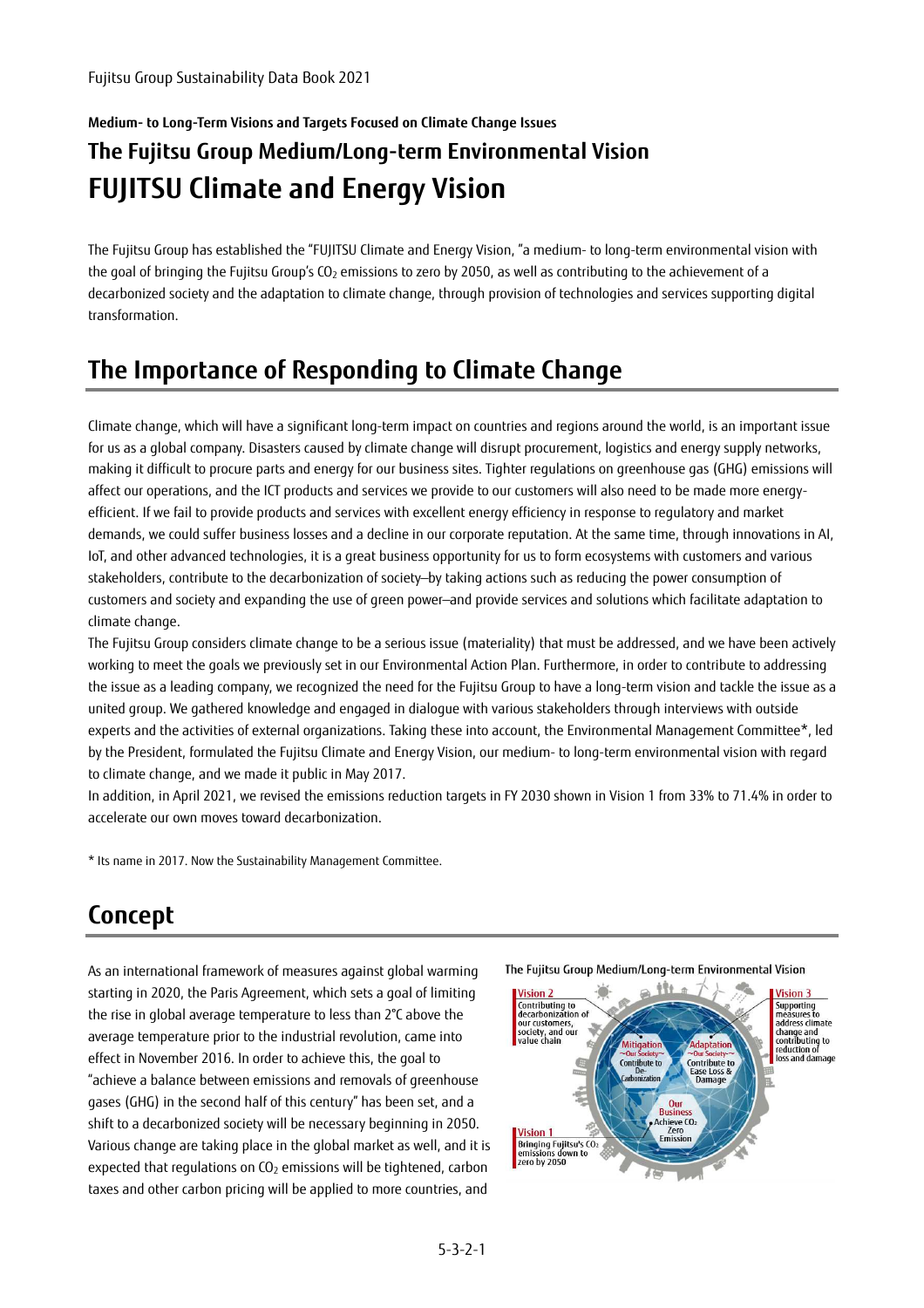### Fujitsu Group Sustainability Data Book 2021

carbon tax will rise sharply. In addition, investment taking into account Environmental, Social and Governance (ESG) factors is expanding, which is also exerting a significant influence on market rules.

This vision has three pillars, namely, "Our Business: Achieve Zero CO<sub>2</sub> Emissions", "Mitigation: Contribute to a Decarbonized Society" and "Adaptation: Contribute to Measures in Society to Adapt to Climate Change". The Fujitsu Group aims to use ICT effectively to accelerate its own efforts to shift away from carbon, and by providing the knowledge gained from such efforts to customers and society as solutions, leverage its own business activities as a way to mitigate and adapt to climate change.

Note) Paris Agreement: New framework adopted by the 21st Session of the Conference of the Parties to the UN Framework Convention on Climate Change for measures to combat climate change starting in 2020.

## **Vision1 Achieving Zero CO2 Emissions in the Fujitsu Group**

The Fujitsu Group established a roadmap for reducing  $CO<sub>2</sub>$  emissions where it would gradually reduce them to zero in three phases by 2050, with its intention to take the initiative as a global ICT company to strive to create a decarbonized society. The roadmap has been certified at 1.5 °C by the Science Based Targets initiative (SBTi) \*1 that recommend setting scientifically consistent targets.

\*1 An initiative jointly established by the United Nations Global Compact, the World Resources Institute (WRI: World Resources Institute), and other organizations in 2015. It encourages companies to set GHG emission reduction targets consistent with science-based evidence to the level required by the Paris Agreement, validating targets that comply with criteria including indirect emissions not only within the company but also in the supply chain.



The Roadmap to reduce the Fujitsu Group's CO2 Emissions to Zero by 2050

## **Phase**Ⅰ

In Phase I (until 2020), from the perspective of usability and economic efficiency of the technology, in Japan, we will horizontally deploy energy conservation technologies that already exist, verify new energy conservation technologies that use AI, etc. and move forward with the use of low-carbon energy. Overseas, we will proactively implement renewable energy, focusing on the EU.

## **Phase**Ⅱ

In PhaseⅡ (until 2030), the Fujitsu Group will work to establish and spread a transition to AI and ZEB\*2, etc. to accelerate the reduction of emissions. Further, we will expand strategic implementation of renewable energy, which is expected to be easier to use in Japan as well, with consideration given to local characteristic and economic efficiency.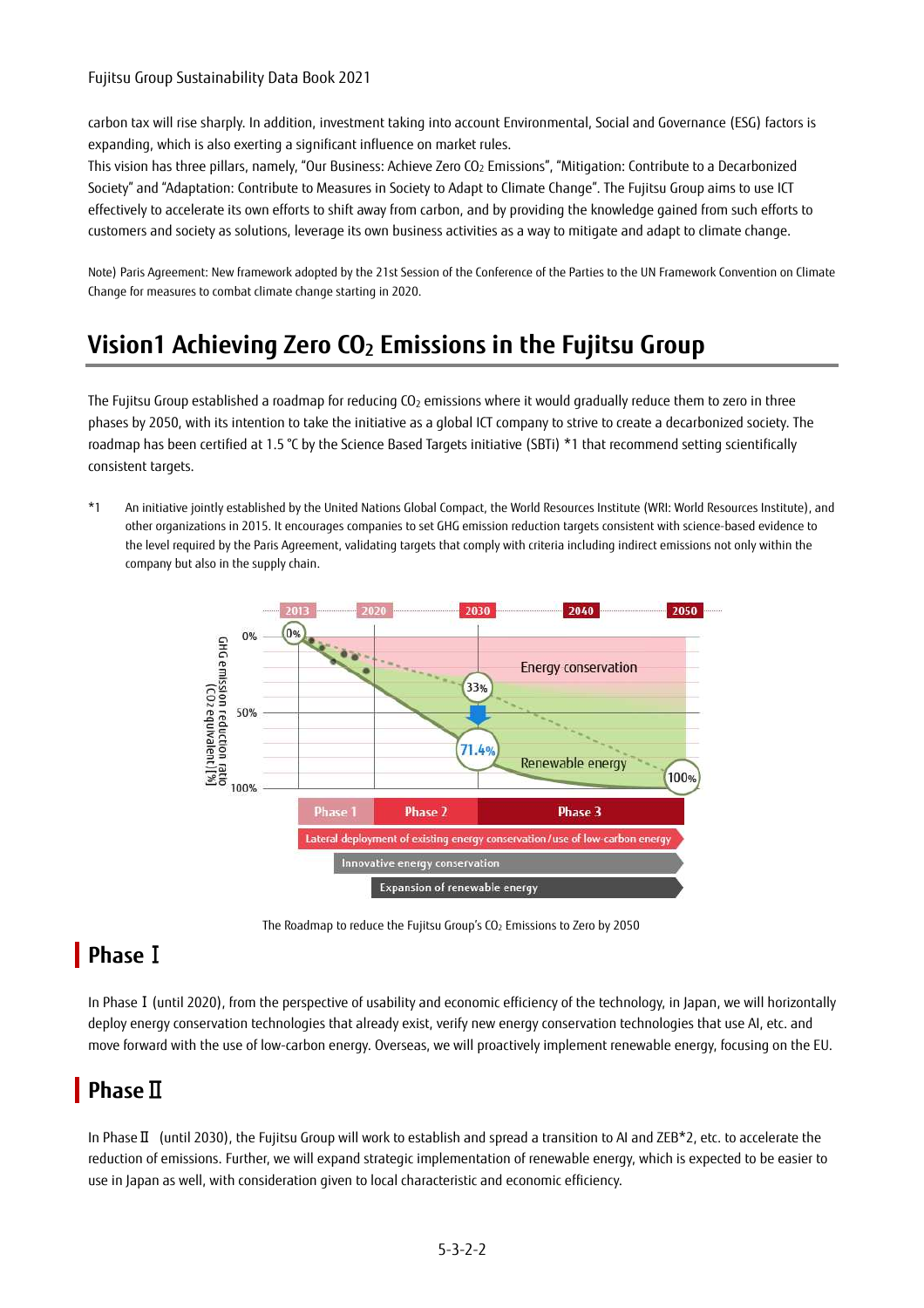### Fujitsu Group Sustainability Data Book 2021

\*2 ZEB: Zero Energy Building. A building with significantly reduced yearly energy consumption achieved through conservation of energy in its structure and facilities, and thorough creation of energy by using solar power generation, etc.

## **Phase**Ⅲ

In PhaseⅢ (2030 and after), we will accelerate implementation of increasingly easy-to-use renewable energy, while supplementing with offsets from carbon credits, with an eye towards deploying and deepening innovative energy conservation technologies and shifting away from carbon.

The Fujitsu Group intends to increase the use of renewable energy in the electricity consumed at Fujitsu Group locations to at least 40% by 2030 and to 100% by 2050 with the membership gained in July 2018 to RE100.

# **Vision 2 and 3 "Contributing to a Decarbonized Society" and "Contributing to Measures in Society to Adapt to Climate Change"**

The Fujitsu Group believes that ICT has the potential to contribute to the mitigation of and adaptation to climate change. To that end, we have established "Mitigation: Contribute to a Decarbonized Society" and "Adaptation: Contribute to Measures in Society to Adapt to Climate Change" as pillars of Fujitsu's medium/long-term environmental vision, and are utilizing advanced ICT to create social innovation that contributes to resolving global environmental issues.

## **Vision 2 Contributing to a Decarbonized Society**

The Fujitsu Group contributes to the decarbonization of society by creating ecosystems with customers in a variety of industries and business types. The key point of mitigation measures is the utilization of AI and other advanced digital technologies to maximize energy efficiency. We will achieve optimal usage of energy for the overall societal system by incorporating those technologies into a mechanism that crosses the boundaries between businesses, industries, and regions.

### **Vision 3 Contributing to Measures in Society to Adapt to Climate Change**

The key point of measures to adapt to the impact of climate change is advanced measuring technology using AI, big data, and simulations through sensing technology and high-performance computing (HPC), etc. Fujitsu will utilize these to create solutions to enable creation of a resilient societal infrastructure and stable supply of agricultural products, as well as solutions to minimize food product loss, thereby contributing to the minimization of damage to our customers and society caused by climate change.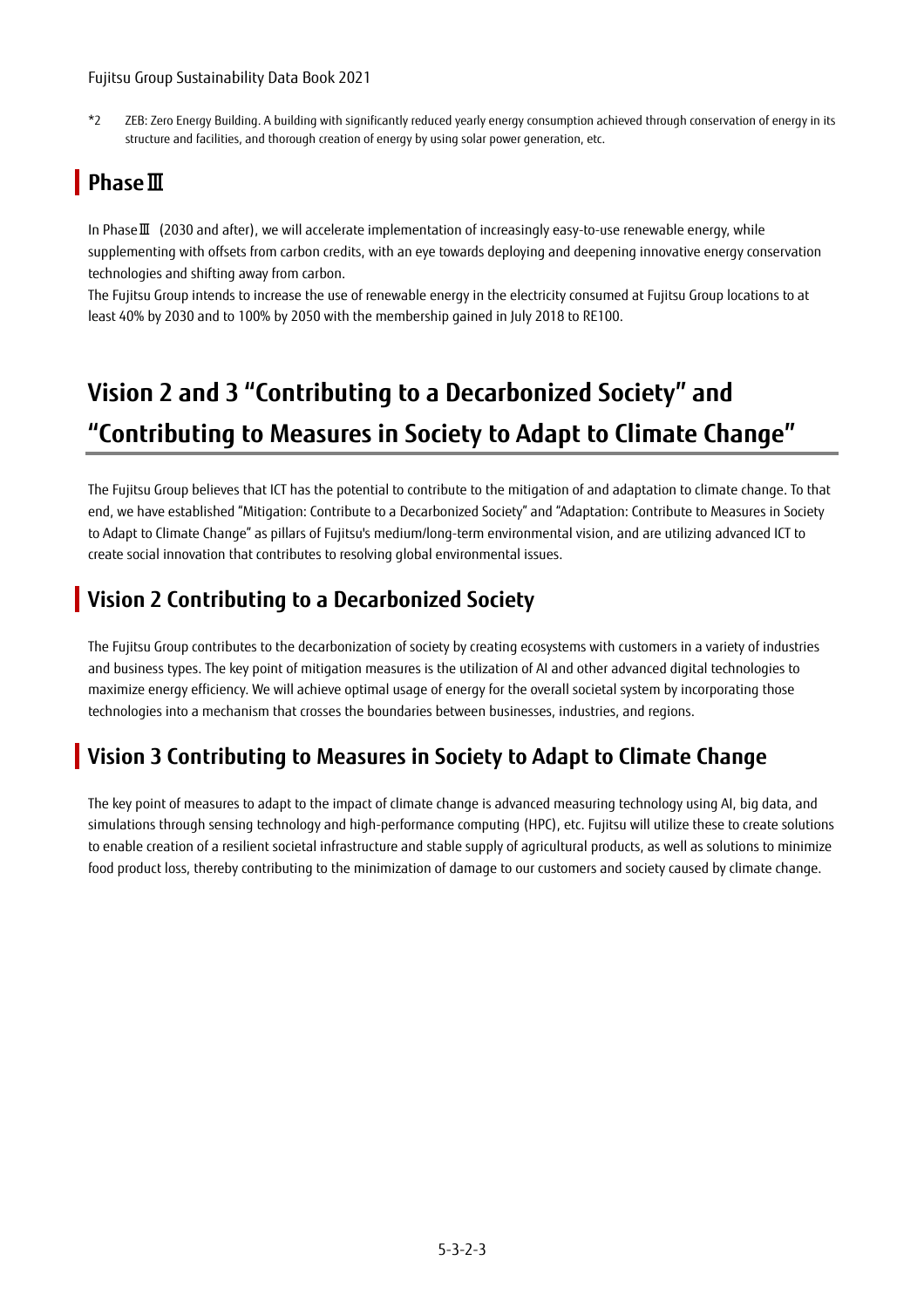**Medium- to Long-Term Visions and Targets Focused on Climate Change Issues** 

## **Medium- to Long-Term Targets**

The Fujitsu Group participates in the following initiatives with the aim of making the Fujitsu Climate and Energy Vision—its medium- to long-term environmental vision—a reality.

## **Approval by Science Based Targets (SBT) Initiative**

In August 2017, the reduction targets of greenhouse gas (GHG) emissions from its business facilities and a part of value chain, set by Fujitsu Group, was approved by Science Based Targets (SBT) initiative as being at science based level. The SBT initiative was established in 2015 jointly by a number of organizations, including the World Resources Institute (WRI) and UN Global Compact. It encourages companies to set GHG emission reduction targets consistent with science-based evidence to the level required by the Paris Agreement, validating targets that comply with criteria including indirect emissions not only within the company but also in the supply chain.



DRIVING AMBITIOUS CORPORATE CLIMATE ACTION

**Targets** 

- To reduce GHG emissions from our business facilities by 71.4% by FY 2030 and 80% by FY 2050 in comparison to FY 2013.
- To reduce GHG emissions from our business value chain (purchased goods and services, and the use of sold products) by 30% by FY 2030 in comparison to FY 2013.

## **Joining RE100 as Japan's First Gold Member**

In July 2018, Fujitsu joined RE100, which strives to significantly expand the adoption of renewable energy at a global scale, as Japan's first Gold Member. RE100 is an international initiative led by The Climate Group in partnership with CDP and consists of companies committed to source 100% of the electricity they use from renewable sources.

The Fujitsu Group will consider the appropriate steps for each region and expand its procurement of electricity from renewable sources at locations in Japan and around the world, starting with data centers outside Japan. The Group will concurrently continue its work on R&D and technology trials for energy management and storage, and contribute to the spread of renewable energy in society as a whole.

Renewable Energy Electricity Usage Goals at Fujitsu Group Locations

- Goal : 100% by 2050
- Intermediate Goal : 40% by 2030



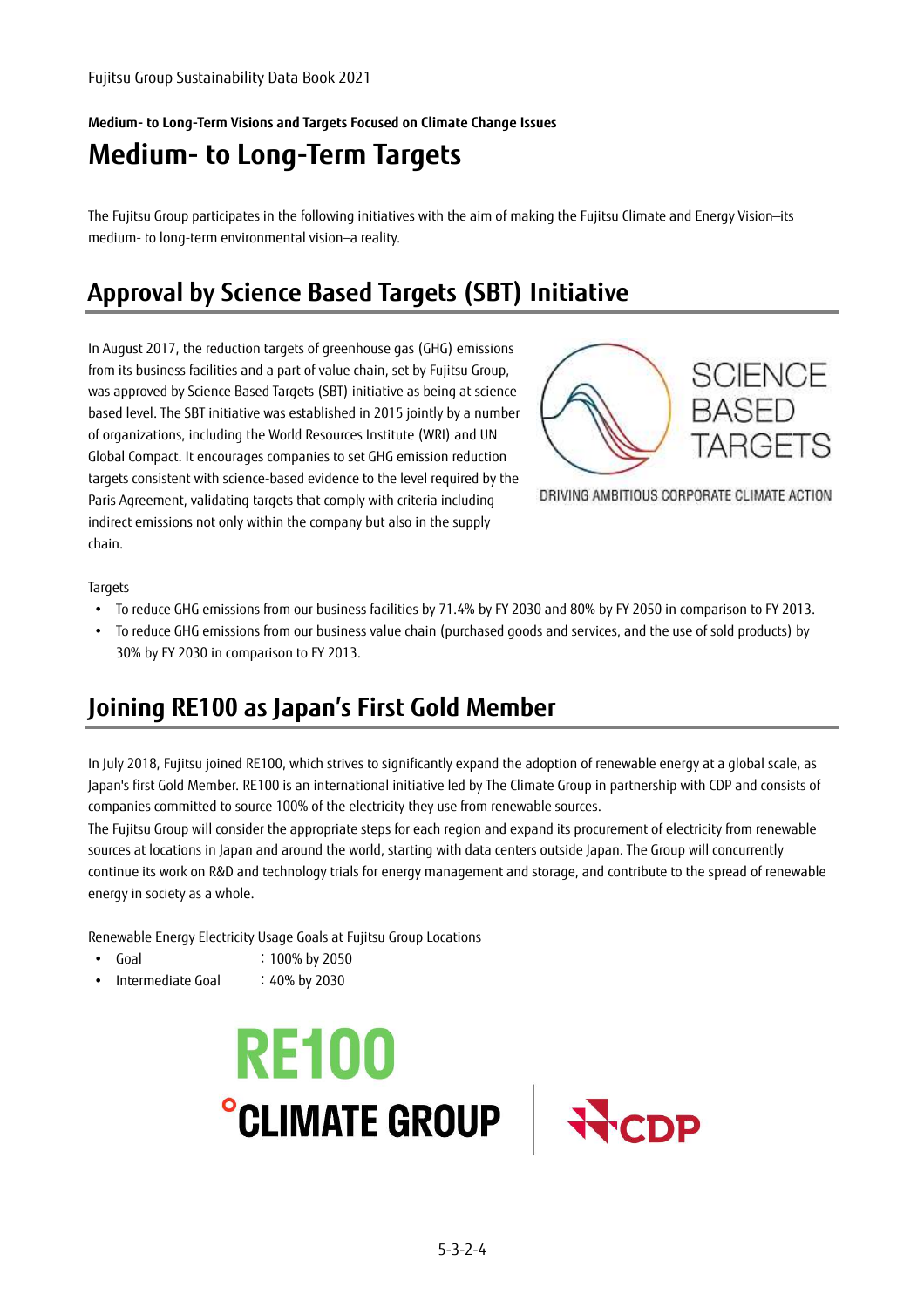### **Medium- to Long-Term Visions and Targets Focused on Climate Change Issues**

## **TCFD-Based Information Disclosure**

The Task Force on Climate-Related Financial Disclosures (TCFD) was established by the Financial Stability Board at the request of G20 with the objective to reduce the risk of instability in the financial market due to climate change. The task force announced its recommendations in June 2017 asking companies and organizations to gain understanding of and disclose the risks and opportunities arising from climate change. The Fujitsu Group announced its support for the TCFD recommendations in April 2019 and strives to disclose information in line with the recommendations, including responding to CDP (\*1).

#### \*1 CDP:

An international nonprofit organization which offers the only global system for measuring, disclosing, managing and sharing important environmental information of companies and cities. CDP is working together with the world's leading institutional investors to encourage companies to disclose their impact on the environment and natural resources, and to take steps to mitigate that impact.

| <b>Item</b> | <b>Response Status</b>                                                                                                                                                                                                                                                                                                                                                                                                                                                                                                                                                                                                                                                                                                                                                                                                                                                                                                                                                                                                                                                                                                                                                                                                                                                                                                                                                                                                       | <b>Reference</b>                                                                                                                                                   |
|-------------|------------------------------------------------------------------------------------------------------------------------------------------------------------------------------------------------------------------------------------------------------------------------------------------------------------------------------------------------------------------------------------------------------------------------------------------------------------------------------------------------------------------------------------------------------------------------------------------------------------------------------------------------------------------------------------------------------------------------------------------------------------------------------------------------------------------------------------------------------------------------------------------------------------------------------------------------------------------------------------------------------------------------------------------------------------------------------------------------------------------------------------------------------------------------------------------------------------------------------------------------------------------------------------------------------------------------------------------------------------------------------------------------------------------------------|--------------------------------------------------------------------------------------------------------------------------------------------------------------------|
| Governance  | Under our system for promoting environmental management, we have established<br>the Sustainability Management Committee chaired by the Representative Director.<br>This committee deliberates on medium- and long-term issues, makes policies,<br>shares the risks and opportunities arising from climate change, determines<br>measures to tackle them and manages the progress of these activities. It also<br>reports the results of these activities to the Board of Directors at the meetings of<br>the Management Council.<br>Furthermore, under the supervision of the Board of Directors, the Risk Management<br>and Compliance Committee, chaired by the Representative Director, analyzes and<br>responds to risks throughout the Group, including those related to climate change,<br>in the company-wide risk management system. The Committee is the highest<br>decision-making body for risk management, and regularly reports to the Board of<br>Directors on important risks that have been identified, analyzed, and evaluated.<br>The Representative Director, who serves as committee chairperson, and other<br>officers in charge, serve as members on these committees.<br>In addition, the Fujitsu Group has established an environmental management<br>system (EMS) based on ISO 14001, and the results of EMS activities are reported to<br>the Board of Directors through the Management Committee. | Sustainability<br>$\bullet$<br>Management in the<br><b>Fujitsu Group</b><br>• Environmental<br>Management System<br>• Risk Management<br>• Corporate<br>Governance |
| Strategy    | The Fujitsu Group has conducted scenario analyses using the 2°C scenario,<br>considering the period up to the year 2050. The results show risks and<br>opportunities, as shown in the table below. ICT products and services which can<br>contribute to the mitigation of and adaptation to climate change will provide sales<br>growth opportunities, while physical and regulatory risks will affect our operating<br>expenses and supply chain costs. For more details on how to deal with risks and<br>other issues, please refer to "Handling Environmental Risks" on the right.<br>Based on these analyses of risks and opportunities arising from climate change in<br>the medium to long term (2030-2050), we have formulated the FUJITSU Climate<br>and Energy Vision, a medium- to long-term environmental vision through 2050.<br>As the world strives for decarbonization, we recognize that any delay in action can<br>lead to risks. Therefore, this vision aims to promote zero CO <sub>2</sub> emissions from our<br>company using ICT and contribute technology services that support digital<br>innovation to build a decarbonized society and cope with climate change, including<br>turning know-how gained into services. By responding to our medium- and long-<br>term environmental vision, we assessed that we are resilient in our strategy.                                                       | • Response to<br><b>Environmental Risks</b><br>• Medium-to long-<br>term environmental<br>vision                                                                   |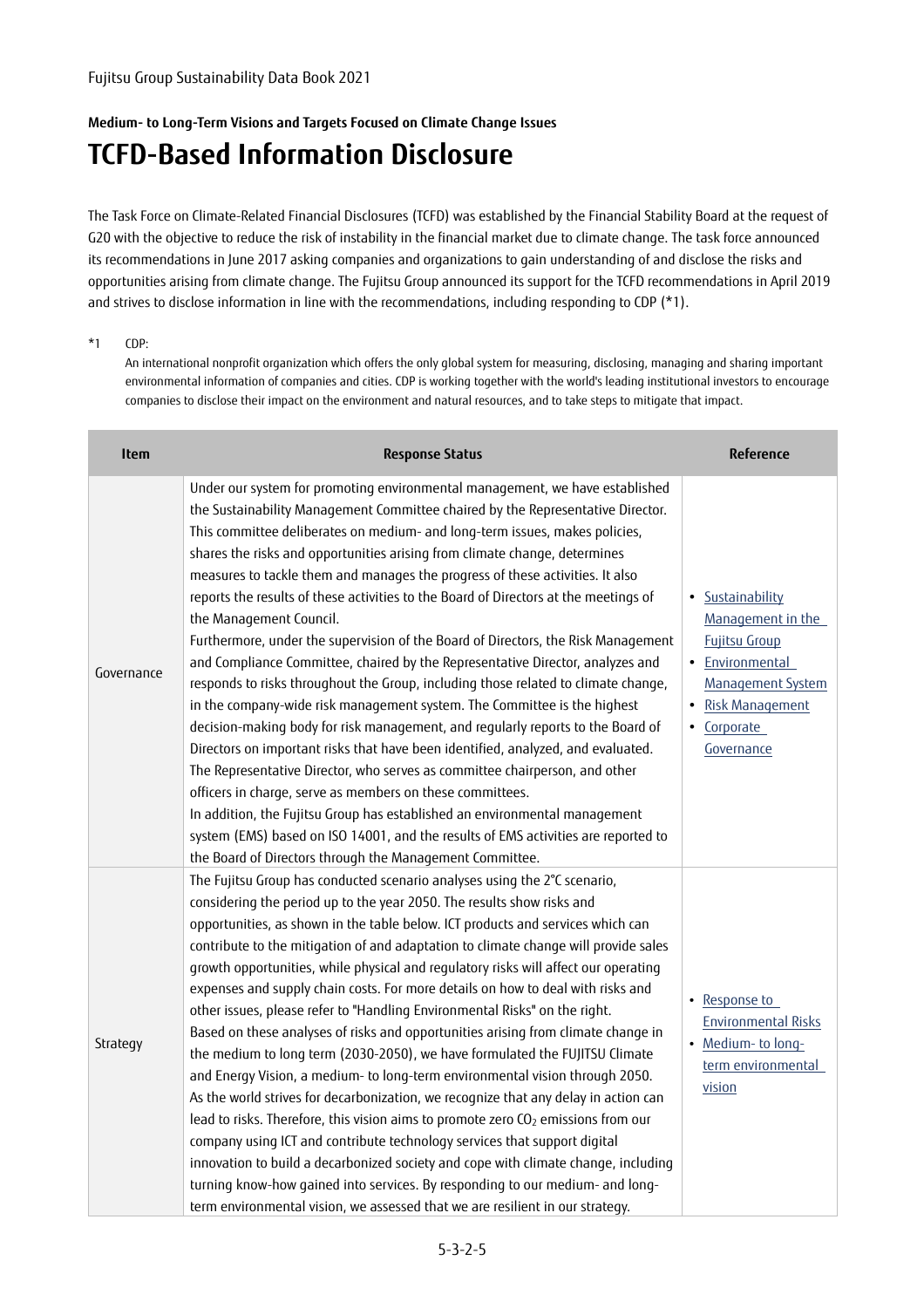|                         | Risks/opportunities                                                                                                                                                                                                                                                                                                                                                                                                                                                                                                                                                                                                                                                                                                                                                                                                                                                                                                                                                                                                                                                                                                                                                                                                                                                                                                                                                                                                                                                                                                                                                                                                                                                                                                                                                                                                                             | Content                                                                                                                                                                                                                                                                                       |  |  |  |  |
|-------------------------|-------------------------------------------------------------------------------------------------------------------------------------------------------------------------------------------------------------------------------------------------------------------------------------------------------------------------------------------------------------------------------------------------------------------------------------------------------------------------------------------------------------------------------------------------------------------------------------------------------------------------------------------------------------------------------------------------------------------------------------------------------------------------------------------------------------------------------------------------------------------------------------------------------------------------------------------------------------------------------------------------------------------------------------------------------------------------------------------------------------------------------------------------------------------------------------------------------------------------------------------------------------------------------------------------------------------------------------------------------------------------------------------------------------------------------------------------------------------------------------------------------------------------------------------------------------------------------------------------------------------------------------------------------------------------------------------------------------------------------------------------------------------------------------------------------------------------------------------------|-----------------------------------------------------------------------------------------------------------------------------------------------------------------------------------------------------------------------------------------------------------------------------------------------|--|--|--|--|
|                         | Policy and<br>regulatory risks                                                                                                                                                                                                                                                                                                                                                                                                                                                                                                                                                                                                                                                                                                                                                                                                                                                                                                                                                                                                                                                                                                                                                                                                                                                                                                                                                                                                                                                                                                                                                                                                                                                                                                                                                                                                                  | The risk of increased costs which are associated with stricter laws and regulations<br>(such as a carbon tax) related to greenhouse gas emissions and energy use, as well as                                                                                                                  |  |  |  |  |
|                         | Technology risks                                                                                                                                                                                                                                                                                                                                                                                                                                                                                                                                                                                                                                                                                                                                                                                                                                                                                                                                                                                                                                                                                                                                                                                                                                                                                                                                                                                                                                                                                                                                                                                                                                                                                                                                                                                                                                | decreased corporate value in the event of non-compliance<br>The risk of unrecovered investments and loss of market share if we are outperformed<br>in the fierce competition to develop technologies for a decarbonized society (such as                                                      |  |  |  |  |
|                         | Market risks                                                                                                                                                                                                                                                                                                                                                                                                                                                                                                                                                                                                                                                                                                                                                                                                                                                                                                                                                                                                                                                                                                                                                                                                                                                                                                                                                                                                                                                                                                                                                                                                                                                                                                                                                                                                                                    | The risk of losing business opportunities if we do not meet the energy-saving                                                                                                                                                                                                                 |  |  |  |  |
|                         |                                                                                                                                                                                                                                                                                                                                                                                                                                                                                                                                                                                                                                                                                                                                                                                                                                                                                                                                                                                                                                                                                                                                                                                                                                                                                                                                                                                                                                                                                                                                                                                                                                                                                                                                                                                                                                                 | The risk of a decline in corporate value or an increase in response costs due to a                                                                                                                                                                                                            |  |  |  |  |
|                         | Reputation risks                                                                                                                                                                                                                                                                                                                                                                                                                                                                                                                                                                                                                                                                                                                                                                                                                                                                                                                                                                                                                                                                                                                                                                                                                                                                                                                                                                                                                                                                                                                                                                                                                                                                                                                                                                                                                                | negative assessment by stakeholders regarding the status of climate change<br>measures (such as the percentage of renewable energy adoption)                                                                                                                                                  |  |  |  |  |
|                         | Increased sales through the provision of low-power consumption products (e.g., high-<br>Opportunities for<br>performance computers) and services that contribute to climate change mitigation<br>products and<br>and adaptation (such as Efficiency improvement using mathematical optimization<br>services<br>technology and AI-based river level predictions)                                                                                                                                                                                                                                                                                                                                                                                                                                                                                                                                                                                                                                                                                                                                                                                                                                                                                                                                                                                                                                                                                                                                                                                                                                                                                                                                                                                                                                                                                 |                                                                                                                                                                                                                                                                                               |  |  |  |  |
|                         | Marketplace<br>opportunities                                                                                                                                                                                                                                                                                                                                                                                                                                                                                                                                                                                                                                                                                                                                                                                                                                                                                                                                                                                                                                                                                                                                                                                                                                                                                                                                                                                                                                                                                                                                                                                                                                                                                                                                                                                                                    | The acquisition of new market opportunities for climate change countermeasures<br>created through the use of ICT (such as improved energy efficiency using AI and<br>various simulations using supercomputers, as well as energy supply and demand<br>adjustment using blockchain technology) |  |  |  |  |
| Risk<br>Management      | As part of our company-wide risk management system, we have established the<br>Risk Management and Compliance Committee to identify, assess and manage risks<br>across the Group, including those related to climate change. In order to conduct<br>company-wide risk assessments on a regular basis, the committee prepares tools,<br>distributes them to each employee responsible for risk management and<br>compliance, and gathers responses. The departments in charge of each risk across<br>the entire company utilize these tools to conduct assessments on items such as the<br>impact and likelihood of occurrence related to risk threats and the status of<br>countermeasures, and provide answers to risk threats. Climate change-related risk<br>Response to<br>$\bullet$<br><b>Environmental Risks</b><br>assessments are conducted by all relevant departments, using information<br>collected from across the company, based on the expertise of each department in<br>· Environmental<br>areas such as policy, reputation, natural disasters, the supply chain, and products<br>Management System<br>and services. The Risk Management and Compliance Committee conducts a<br>· Risk Management<br>centralized matrix analysis of the results of the assessments answered by each<br>department in terms of impact and likelihood of occurrence, then identifies high-<br>priority risks at the company-wide level. The results of this analysis are reported to<br>the Board of Directors.<br>The Sustainable Management Committee shares business risks, opportunities and<br>countermeasures which are due to climate change, and manages progress. In<br>addition, the Fujitsu Group has established an environmental management system<br>based on ISO 14001. Under this system, we monitor compliance and other risks. |                                                                                                                                                                                                                                                                                               |  |  |  |  |
| Indicators &<br>Targets | The Fujitsu Group recognizes the importance of reducing GHG emissions and<br>adopting renewable energy sources in addressing climate-related risks. We also<br>believe that the deployment of innovative energy-saving technologies<br>implemented by our company will lead to the acquisition of climate-related<br>opportunities. We therefore use GHG emissions and the percentage of renewable<br>energy adoption as indicators. We have set SBTi certification targets and RE100                                                                                                                                                                                                                                                                                                                                                                                                                                                                                                                                                                                                                                                                                                                                                                                                                                                                                                                                                                                                                                                                                                                                                                                                                                                                                                                                                           | · Medium- to long-<br>term environmental<br>vision<br>• Fujitsu Group<br><b>Environmental Action</b><br>Plan                                                                                                                                                                                  |  |  |  |  |